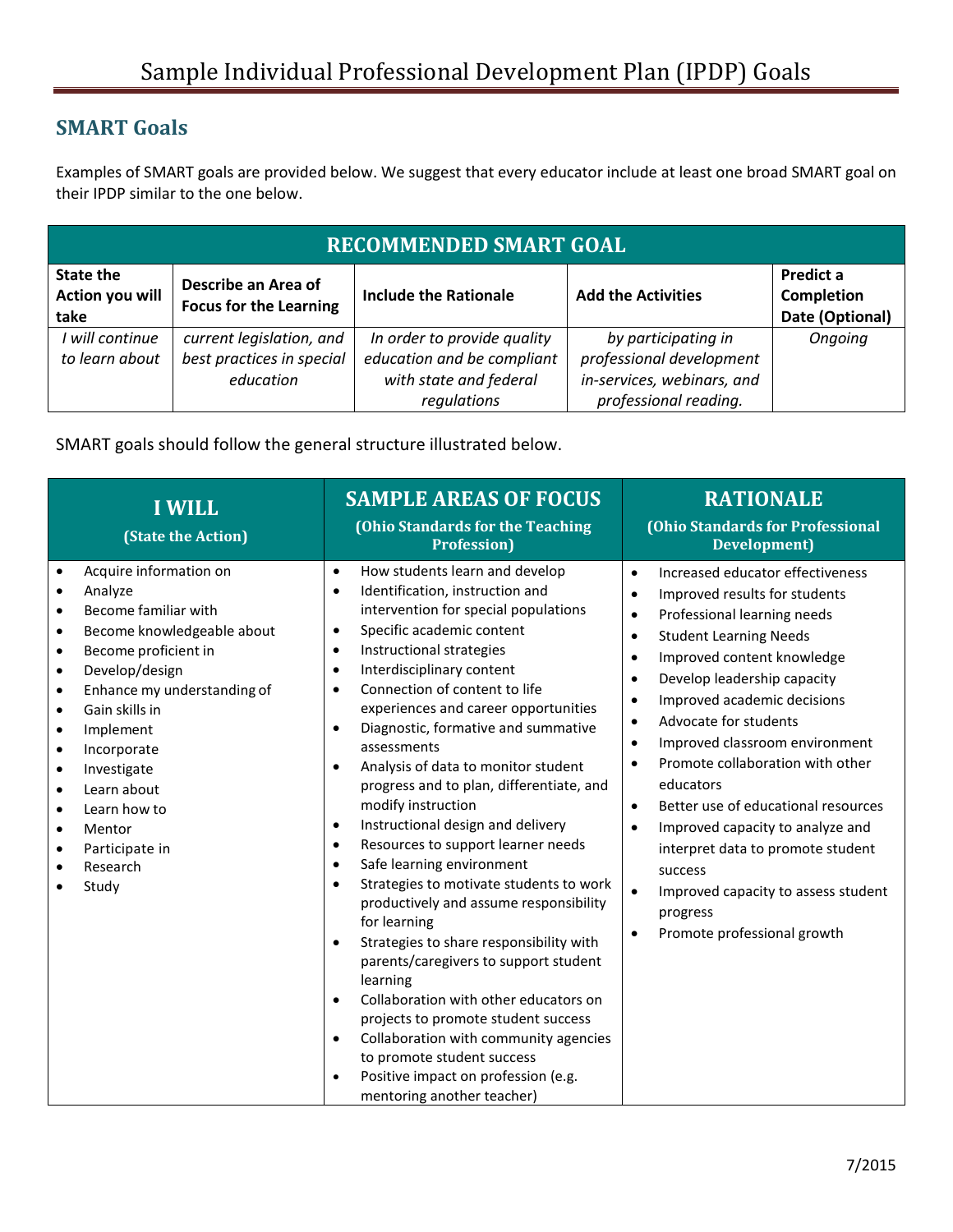## Sample Individual Professional Development Plan (IPDP) Goals

| <b>SMART Goals</b><br><b>Specific</b><br>Measurable<br>Results-based<br>Time-bound<br>Attainable                                                                                                                                                                                                        |                                                      |                                 |                                         | <b>Ohio Standards for</b><br>the Teaching<br>Profession |
|---------------------------------------------------------------------------------------------------------------------------------------------------------------------------------------------------------------------------------------------------------------------------------------------------------|------------------------------------------------------|---------------------------------|-----------------------------------------|---------------------------------------------------------|
| <b>State the Action</b><br>you will take                                                                                                                                                                                                                                                                | Describe an Area of<br><b>Focus for the Learning</b> | Include the<br><b>Rationale</b> | <b>Add the Activities</b><br>(optional) | <b>Standards Alignment</b>                              |
| I will acquire the knowledge needed to collect data, develop materials and put into<br>place individualized learning /behavior plans that are appropriate for individual<br>autistic children by working with the school system autism specialist and by attending<br>autism workshops.                 | 1, 4, 6                                              |                                 |                                         |                                                         |
| I will investigate intervention strategies to incorporate Response to Intervention (RTI)<br>processes into my classroom in order to better differentiate student instruction by<br>participating in in-services and district workshops.                                                                 |                                                      |                                 |                                         | 1, 4                                                    |
| I will learn about strategies to improve student learning in the area of reading in<br>order to incorporate them into my daily instructional practices.                                                                                                                                                 | $\overline{2}$                                       |                                 |                                         |                                                         |
| I will enhance my skills in both interpreting and using data to appropriately adjust<br>instruction to enhance student learning by participating in online training on Value<br>Added.                                                                                                                  |                                                      |                                 |                                         | 3                                                       |
| I will enhance my skills in administering and collecting assessment data to<br>appropriately plan interventions, to improve student learning and to identify special<br>needs students by attending workshops and seminars on educational strategies,<br>assessment tools and eligibility requirements. | 3                                                    |                                 |                                         |                                                         |
| I will continue to develop proficiency in technology that supports instruction through<br>the internet, workshops, and ongoing tech updates.                                                                                                                                                            | 4, 5                                                 |                                 |                                         |                                                         |
| I will acquire multiple strategies to improve classroom discipline by participating in a<br>building-level book study.                                                                                                                                                                                  | 5, 6                                                 |                                 |                                         |                                                         |